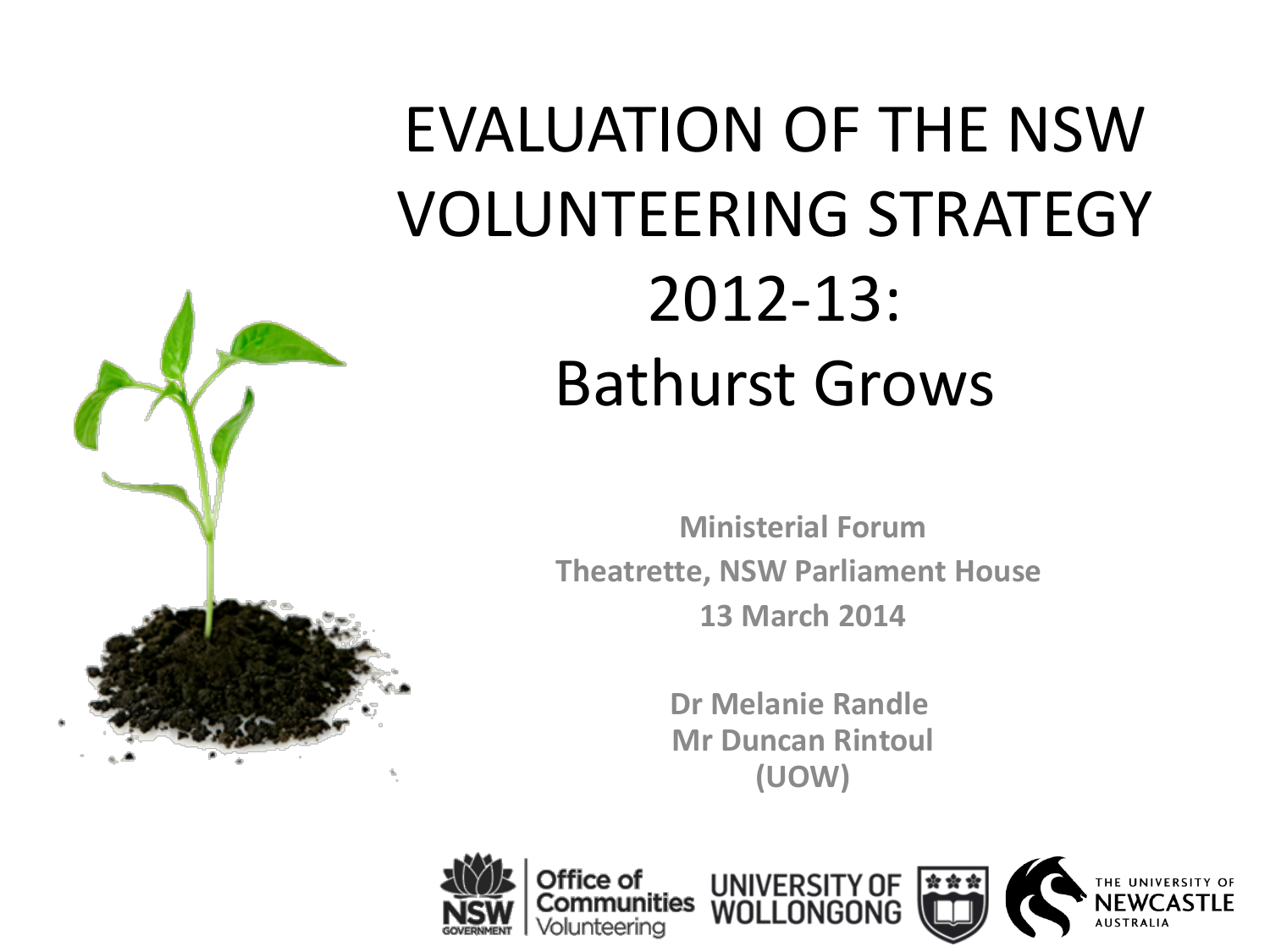## Today's presentation

- 1. Background & evaluation methodology
- 2. Program participation
- 3. Outcomes
- 4. Lessons
	- Success factors
	- Challenges and limitations
	- Other lessons

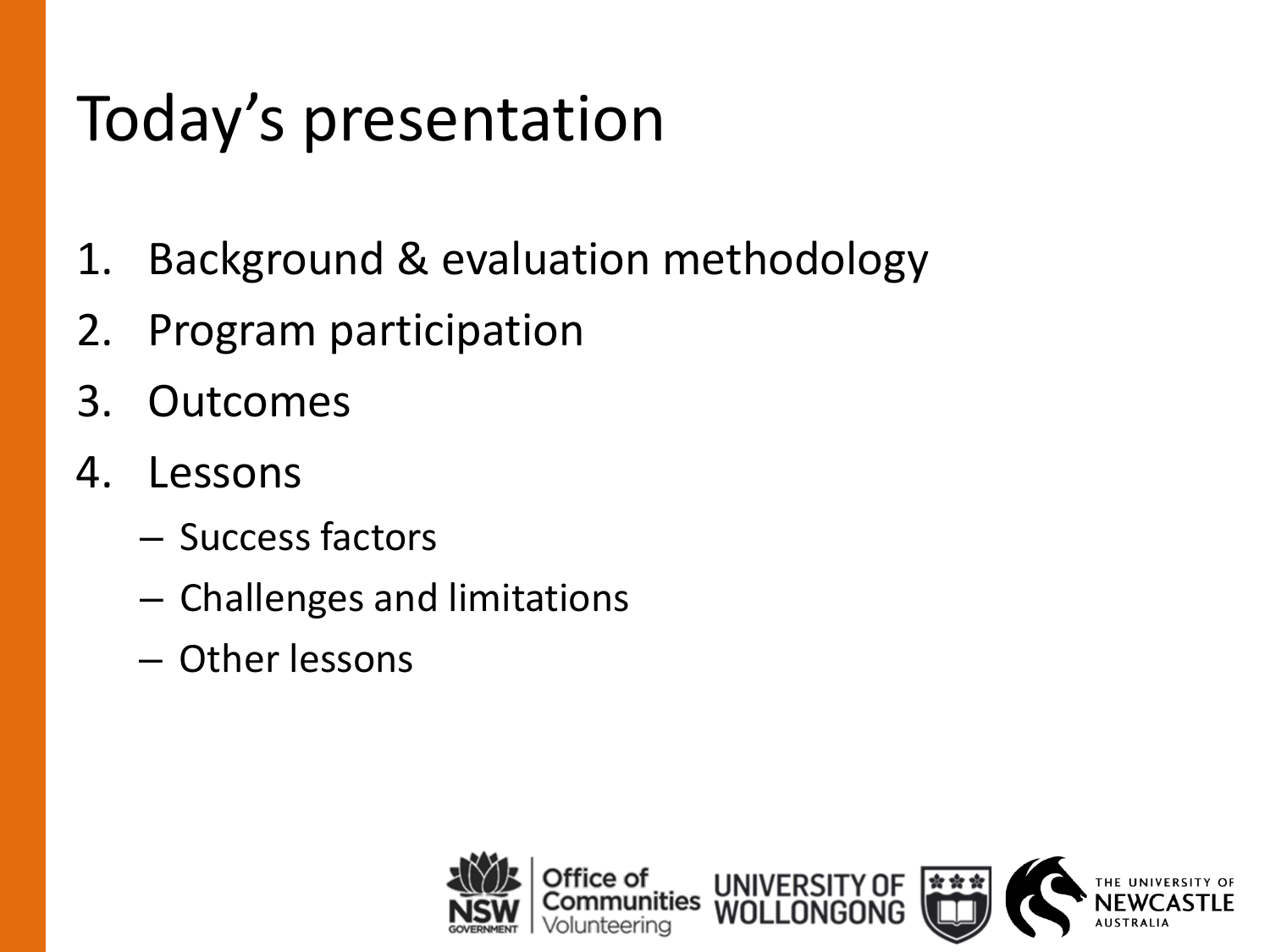# Background

Aim

Match participants with community-based volunteering opportunities that help them develop practical work skills that may lead to local paid employment



People with backgrounds of disadvantage, including Target  $\left|\bigcup_{n=1}^{\infty}\right|$  reople with backgrounds of disadvanta

Timeframe July 2012 – November 2013

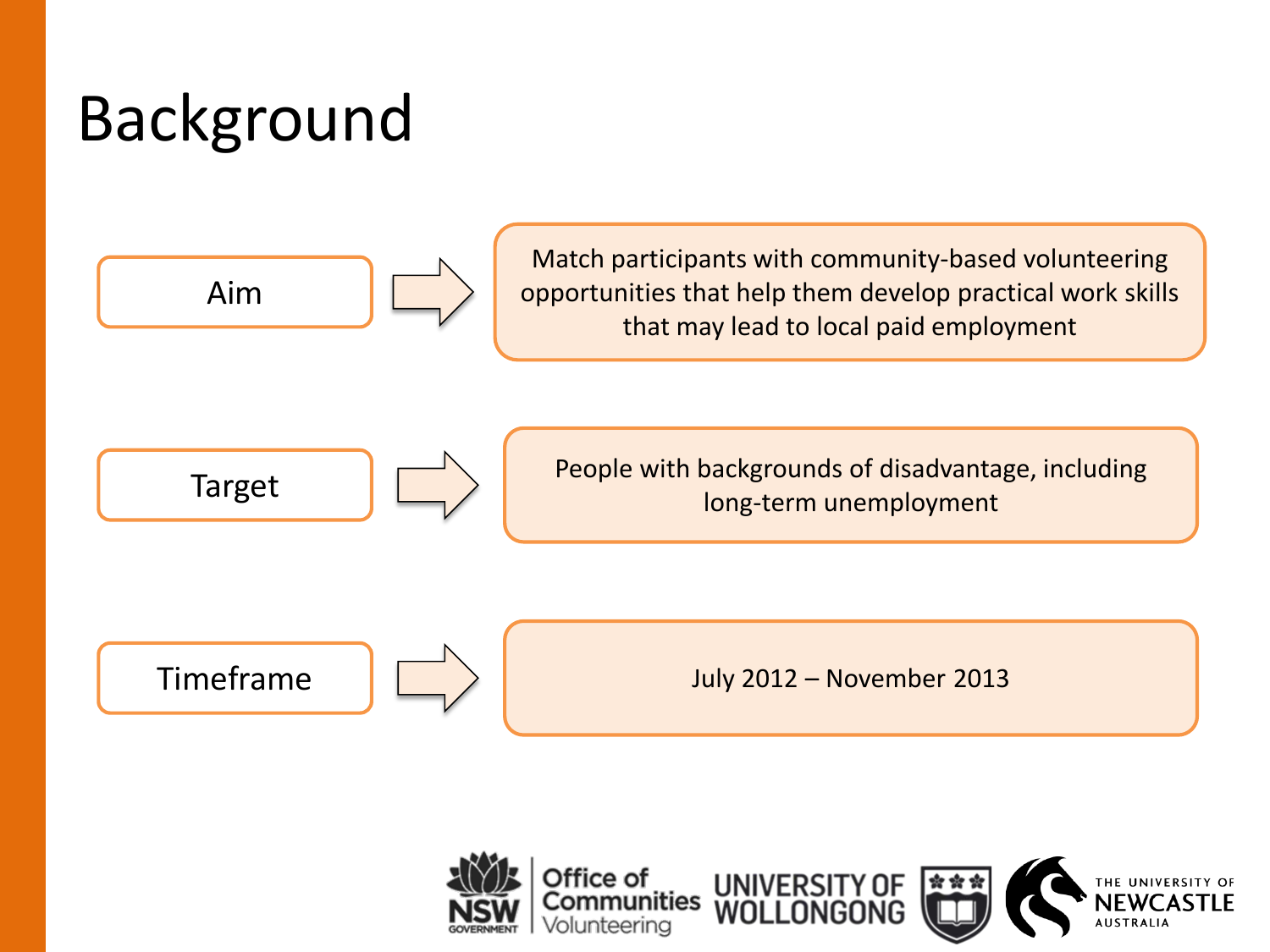# Original vision

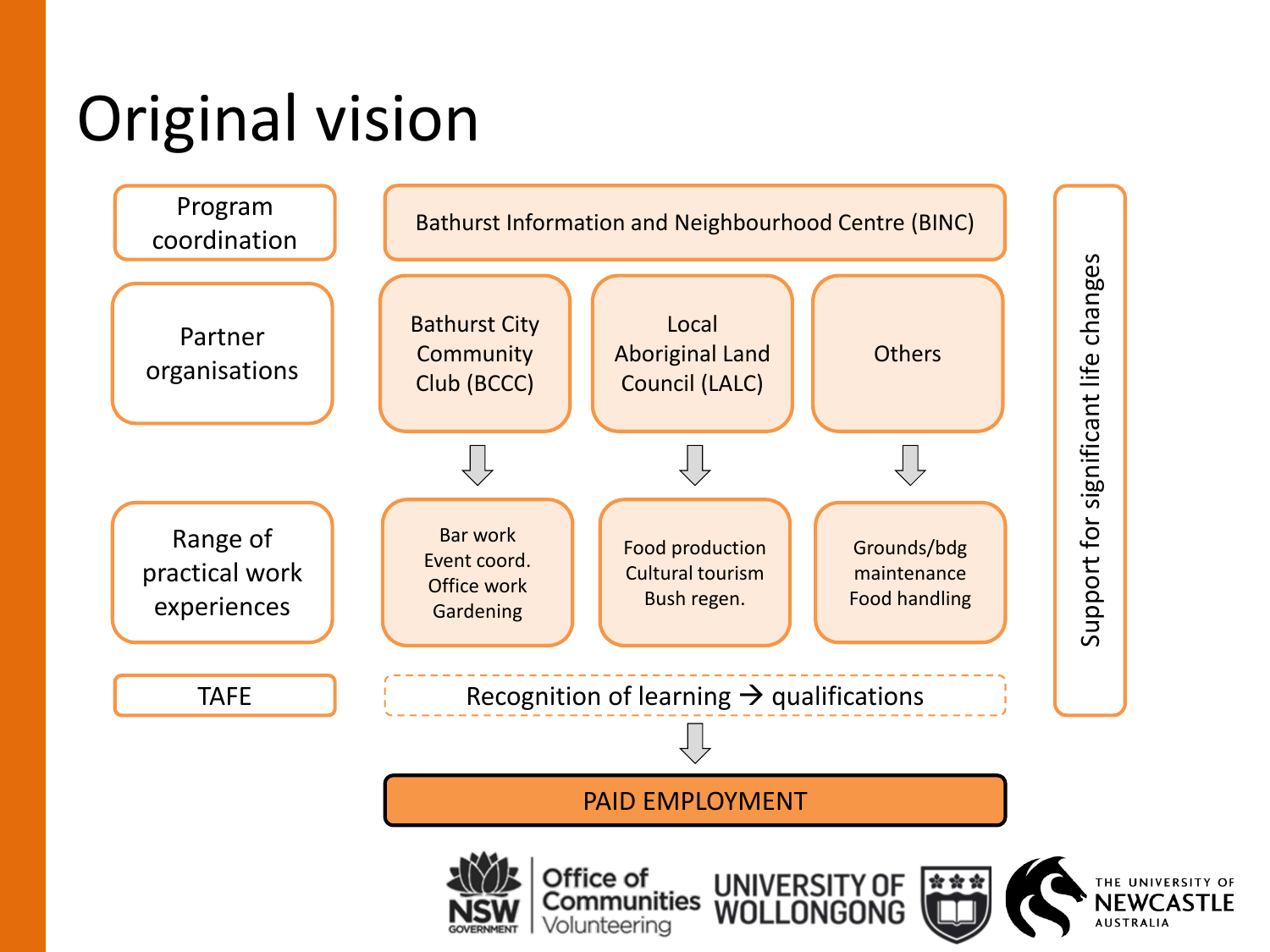#### Evaluation aims

- Exploratory approach:
	- Proof of concept
	- Lessons for future practice
- Capture a balanced perspective on:
	- Activity/participation
	- Decision making processes
	- Program outcomes: successes and challenges
	- Enabling and limiting factors

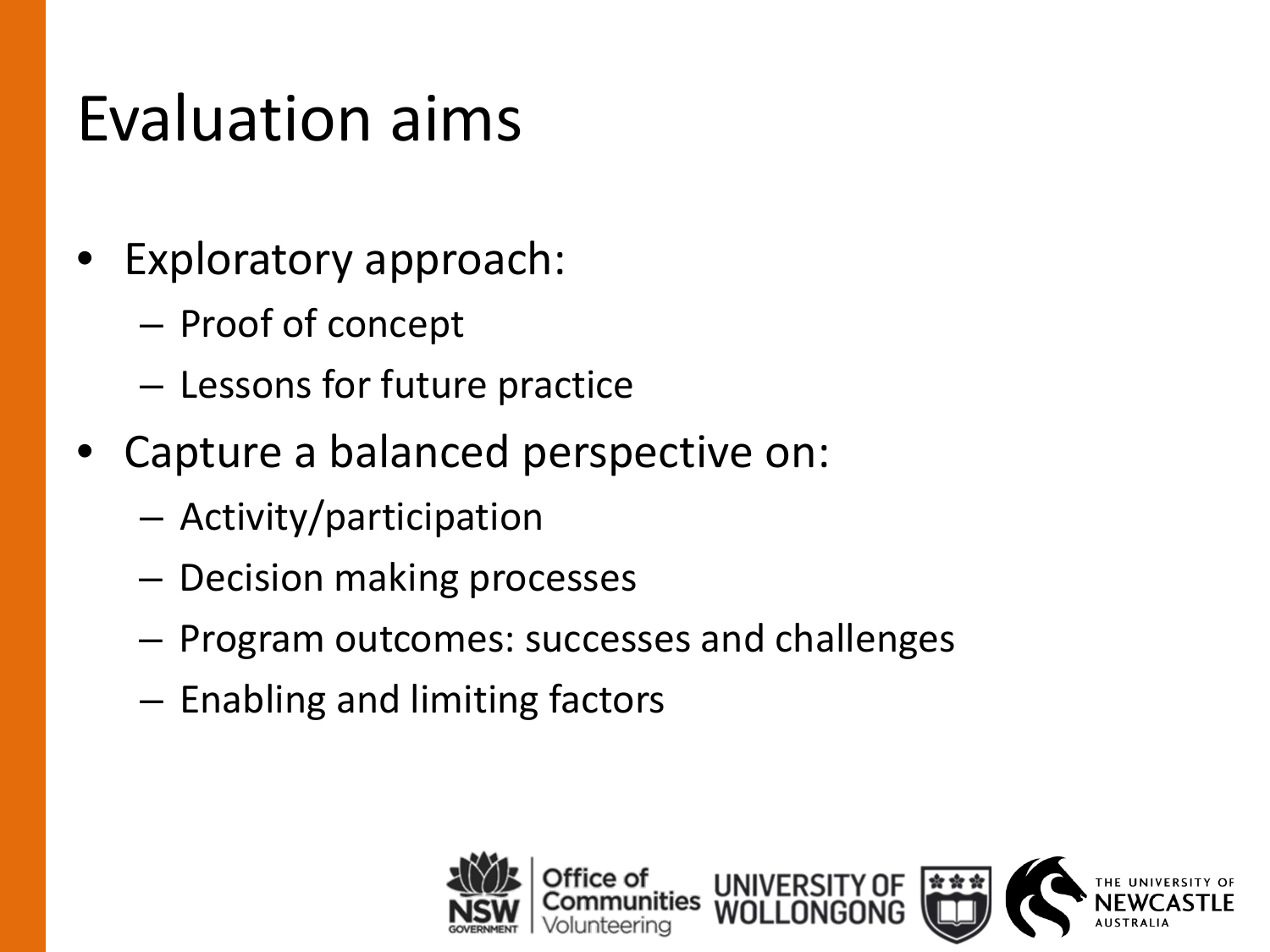# Methodology

- Analysis of program documentation
- In-depth interviews
	- Stage 1: Program coordinators (n=6)
	- Stage 2: Participants (n=4)

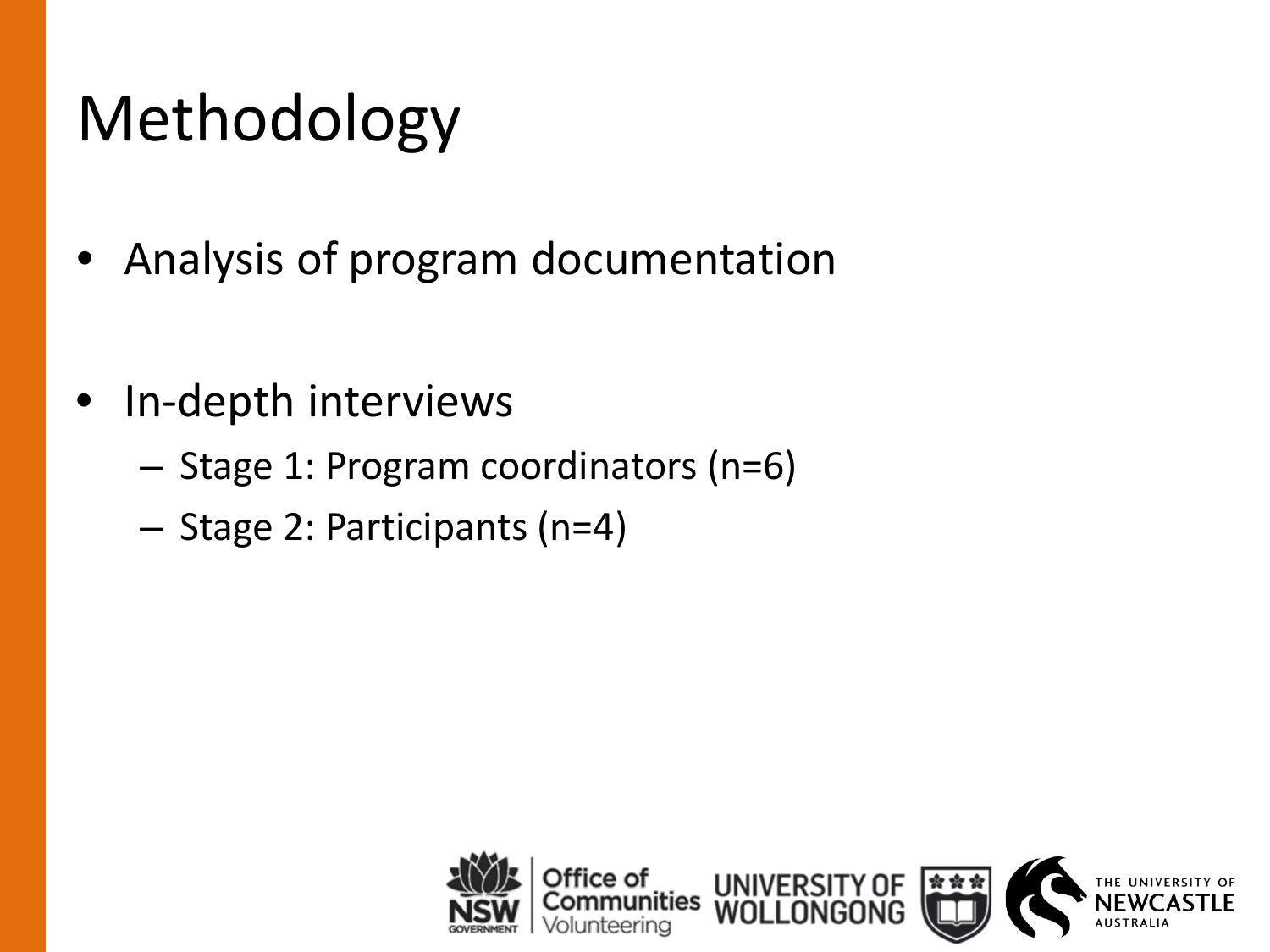#### Timeline





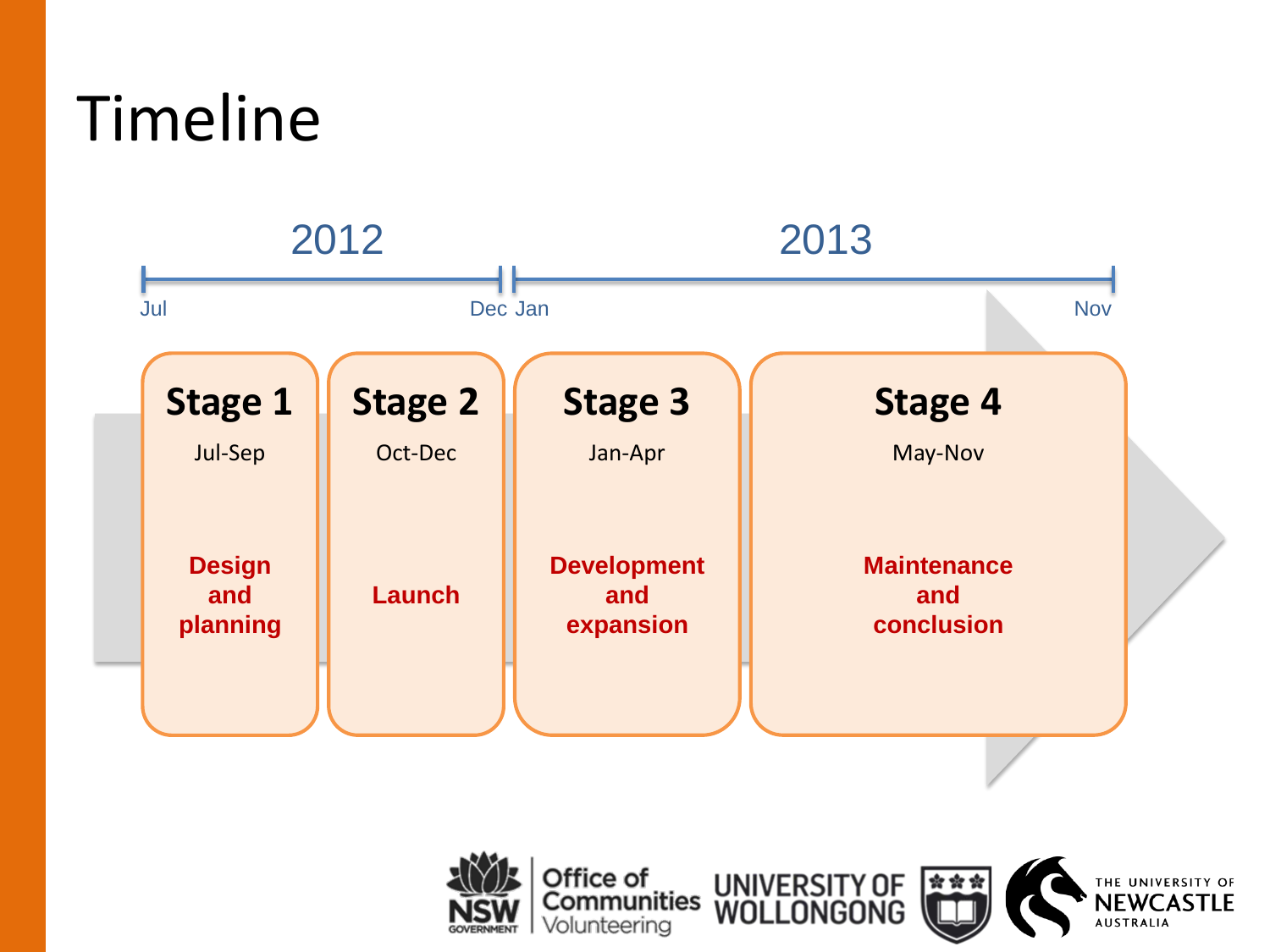#### Participation



*<sup>a</sup> Two participants were referred to a volunteering organisation without completing a registration form a At November 2013*

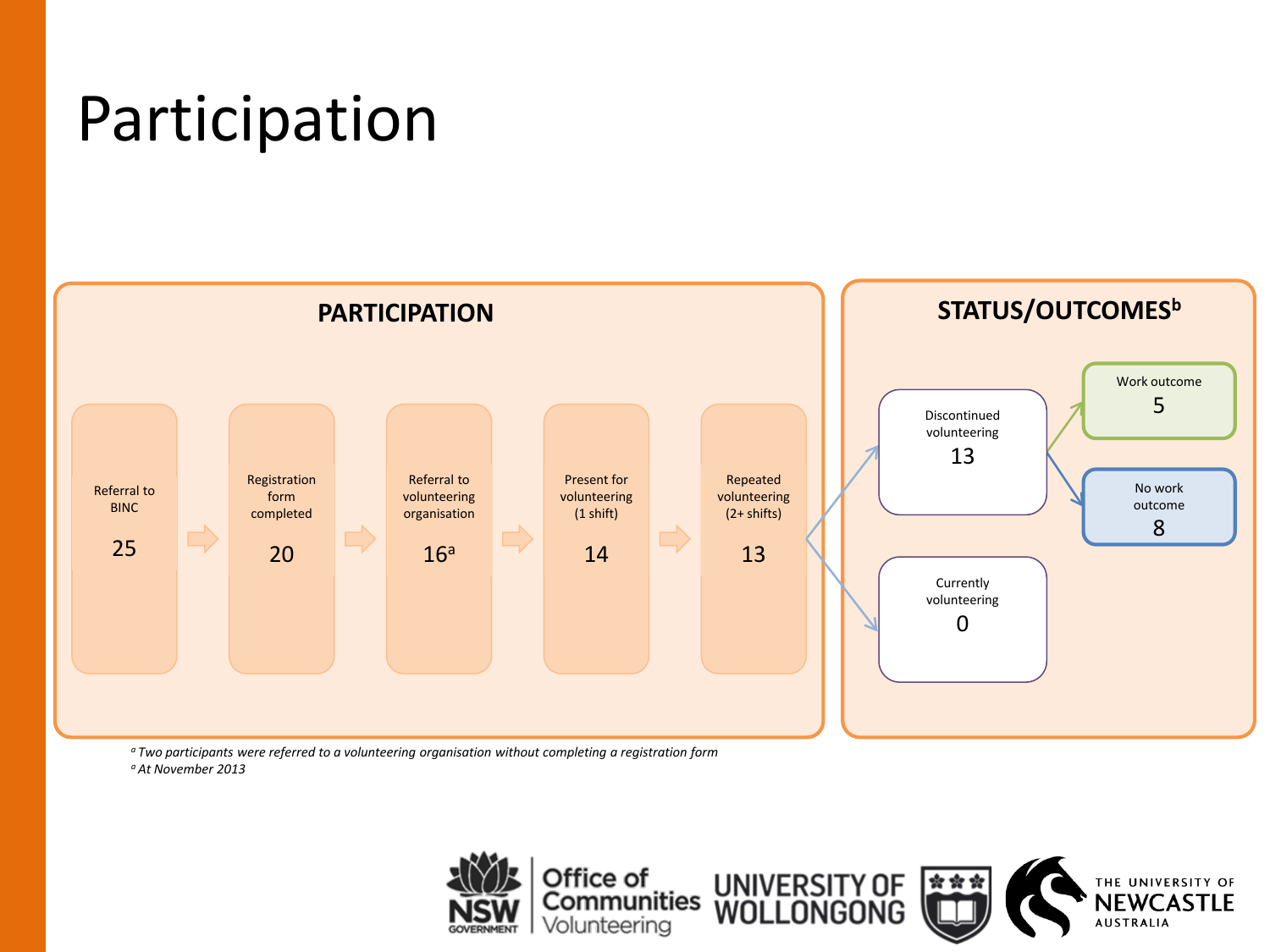#### Employment outcomes



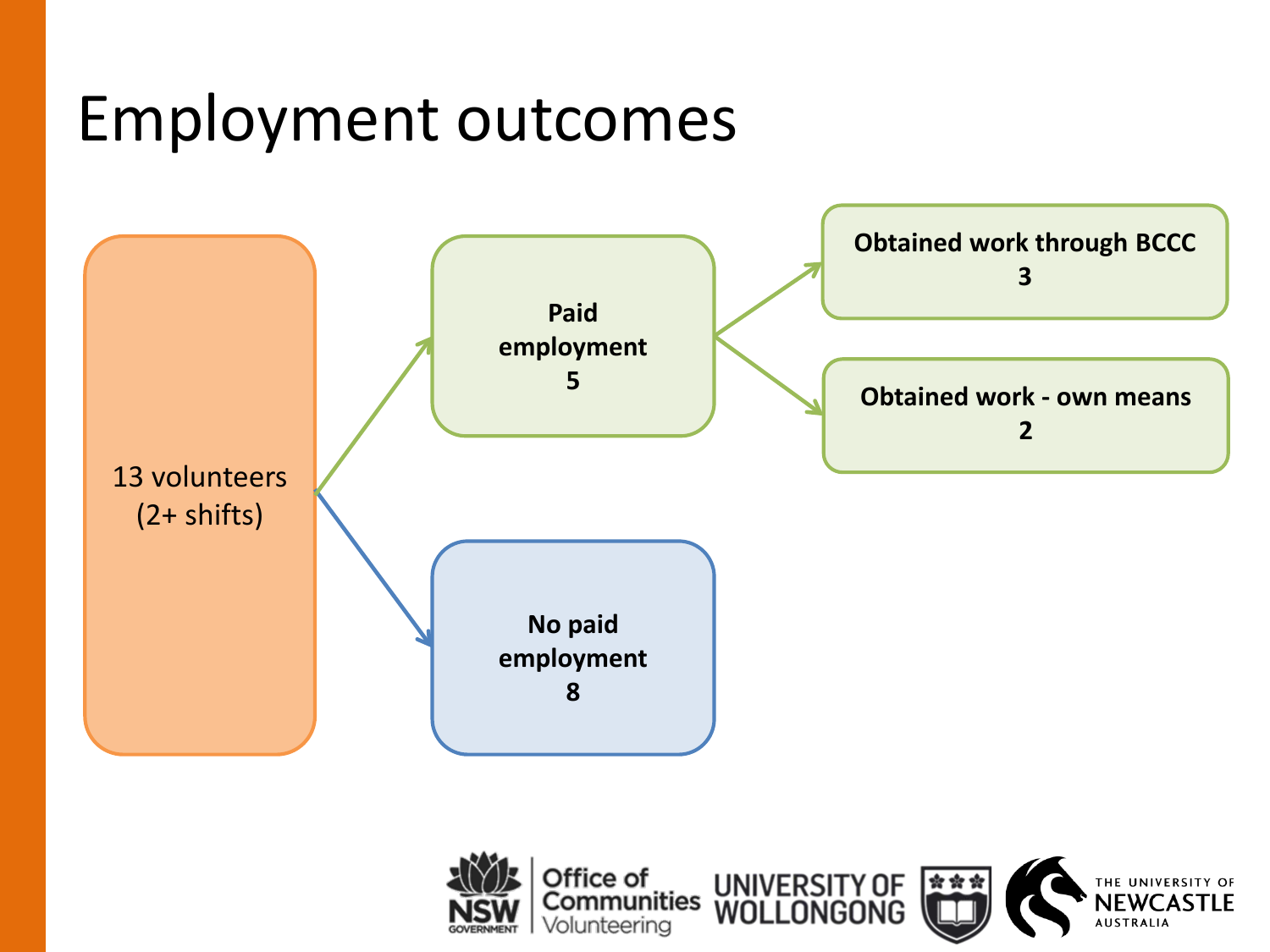#### Participation factors

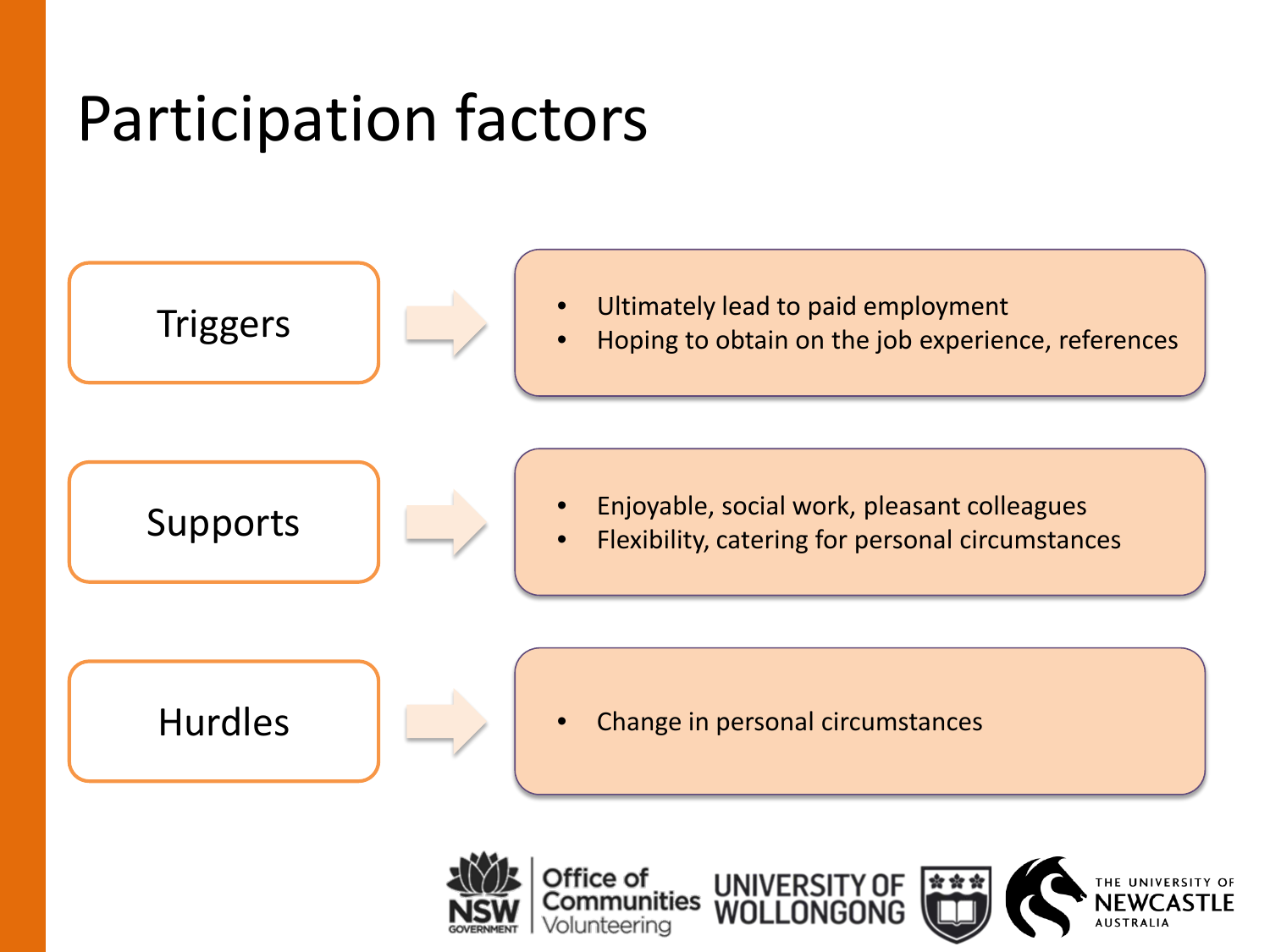#### Participation barriers

- Changes in personal circumstances
- Value of volunteering not apparent
- Effort required to present for shifts
- Selective about types of work
- Other, easier, ways to receive Centrelink benefits
- Difficulty accepting direction from manager
- Impact of paid shifts

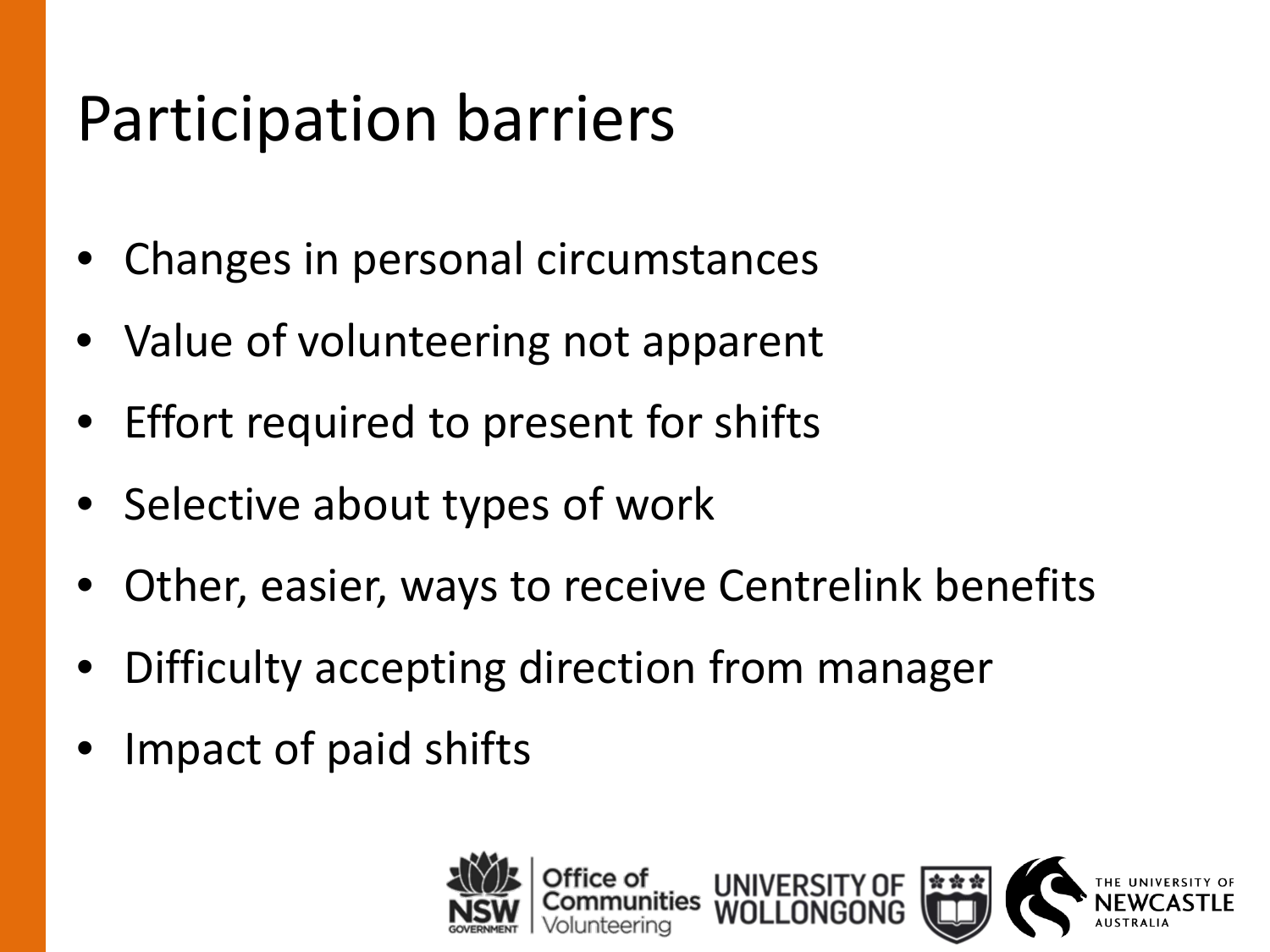#### Other outcomes

- On the job training
	- Practical skills and experience, references
- Enabling relationships
	- Advice, transport facilities, access to job interviews
- Social skills
	- Confidence, friendships, part of the community, network of local contacts

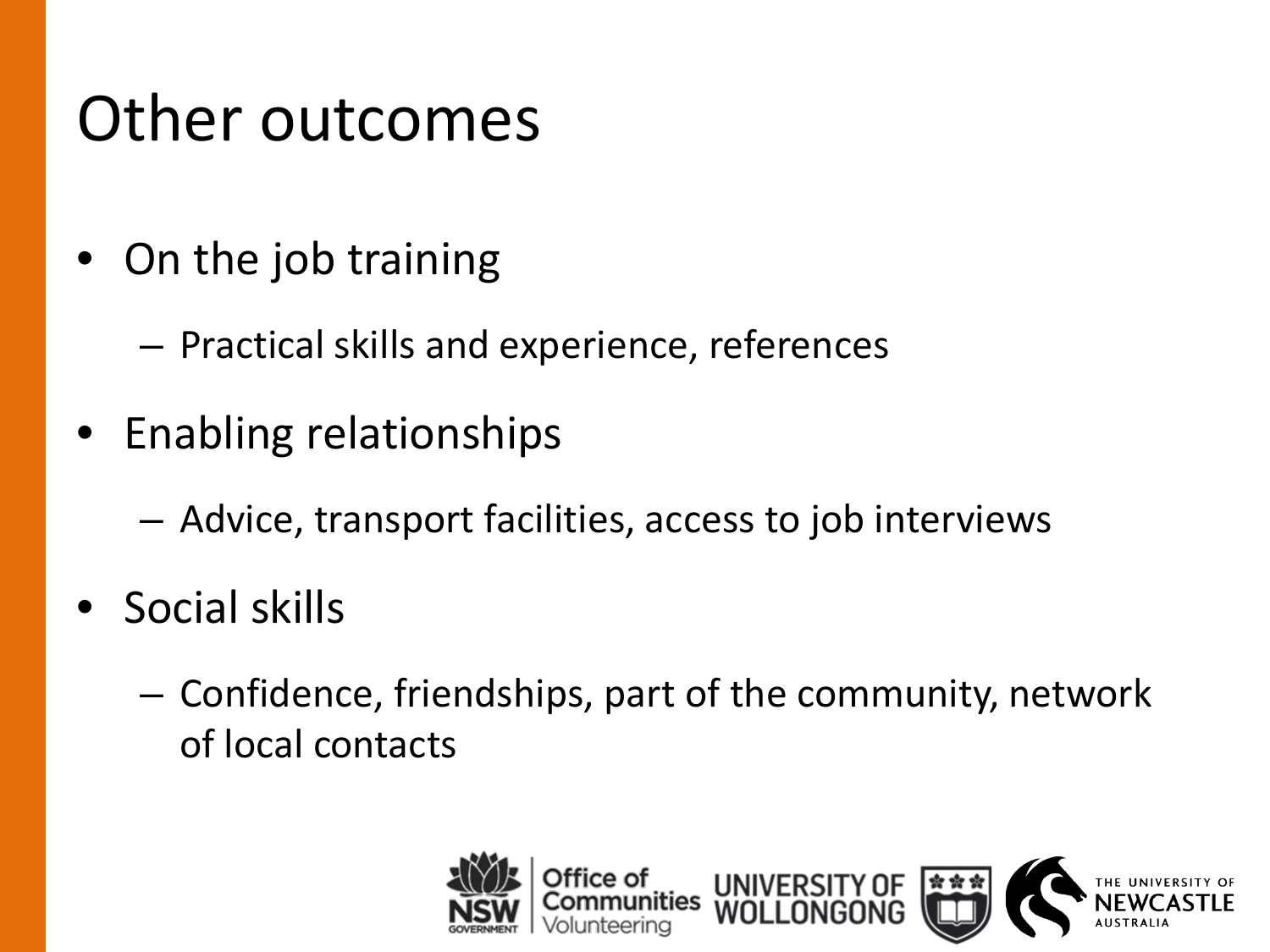#### Value for money

- Employment placement costs
	- 5 participants working, up to \$10-12K per person
- Value of volunteer hours
	- 832 volunteer hours at BCCC, \$14,019 in wages

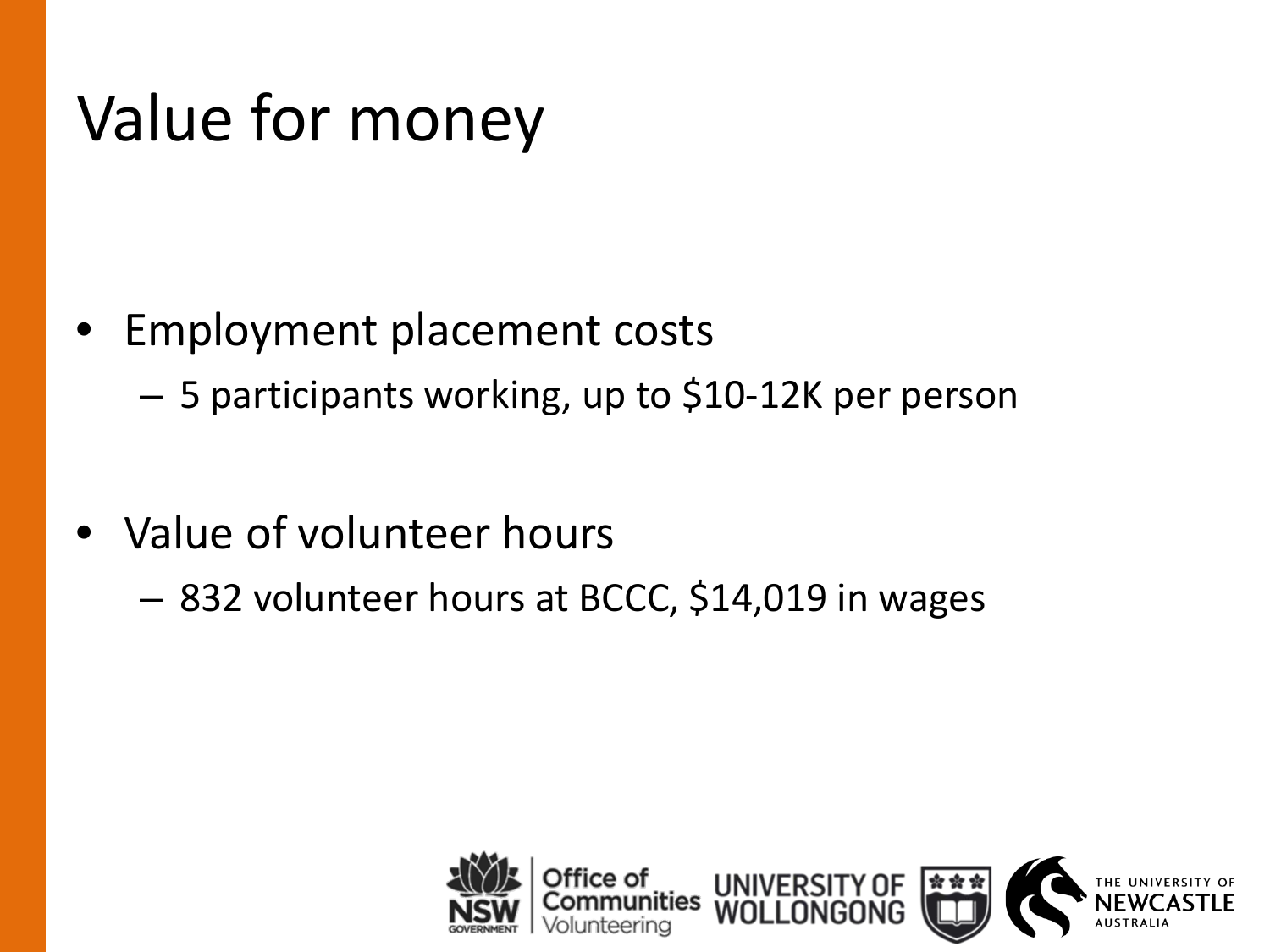## Key success factors

- 1. Innovative, creative approach to volunteering
- 2. Effective central project coordination
- 3. Effective onsite supervision
- 4. Customisation of the volunteering experience
- 5. Participant supervision and support: (a case-management approach)
- 6. An enjoyable experience
- 7. Referral and employment pathways

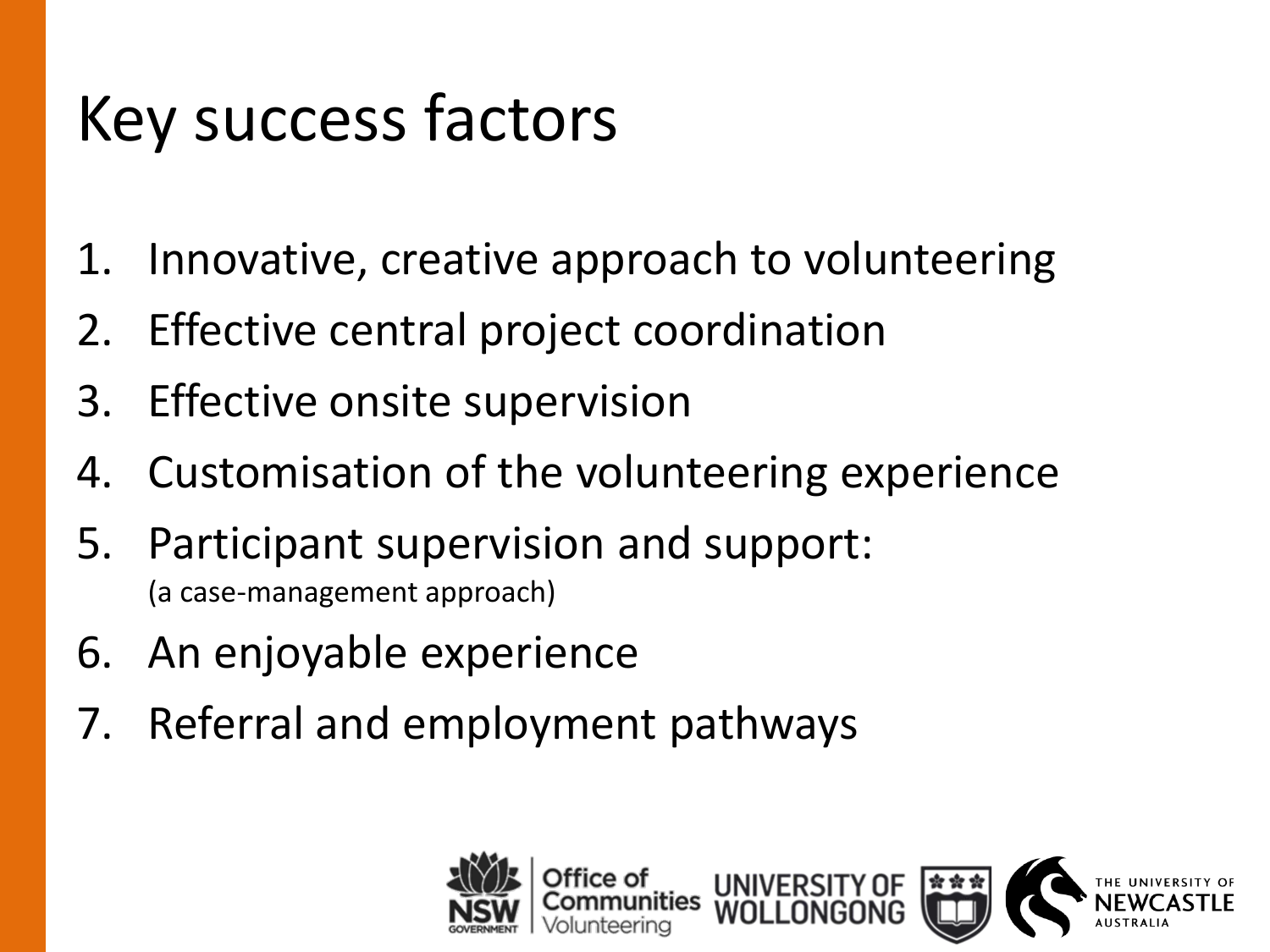# Other enabling factors

- Communication with partners
- Team-based brokerage
- Participant assessment

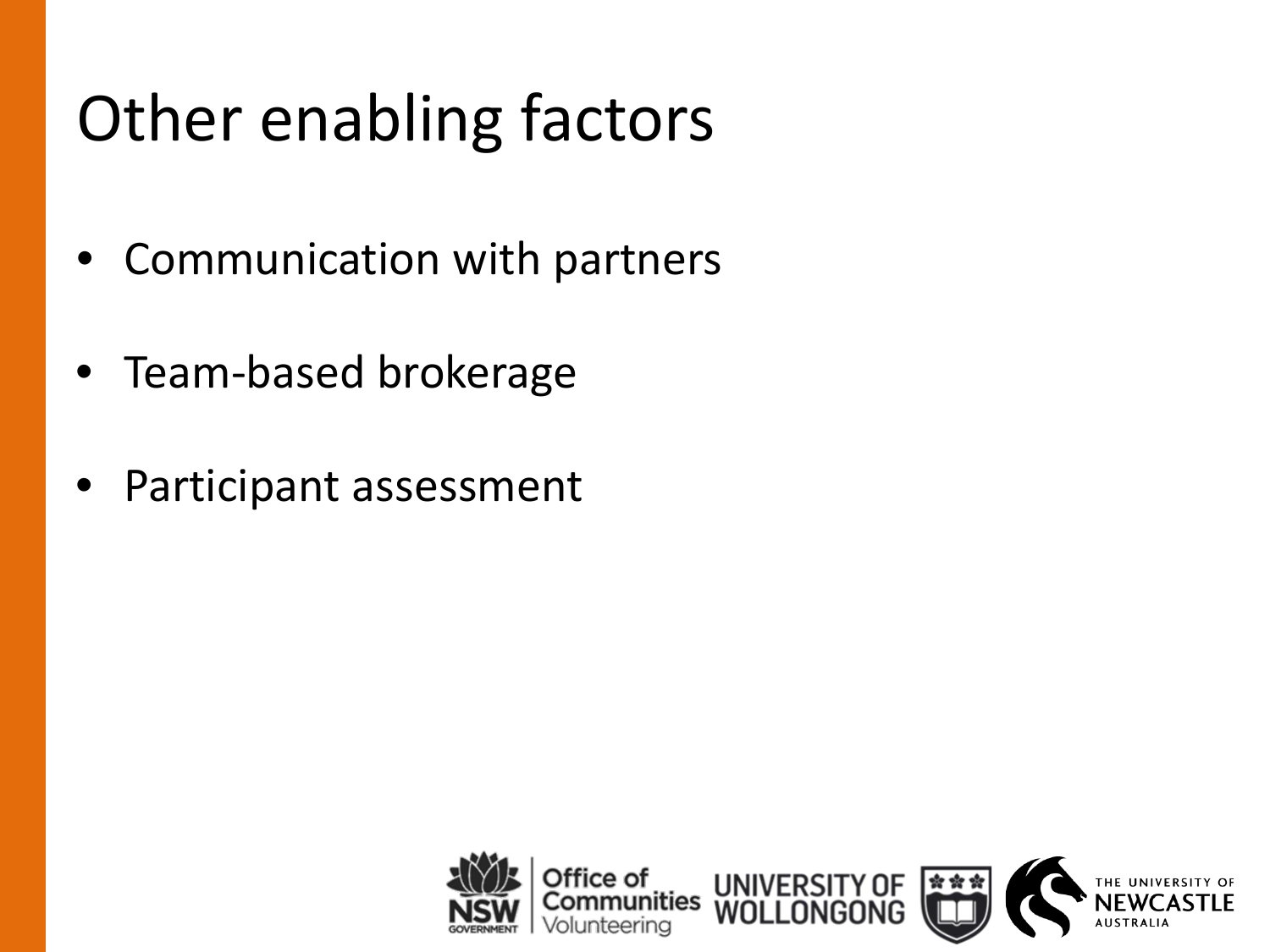## Challenges and limitations

- Target market
- Factors leading to variation from original plan
	- Stakeholder willingness to participate
	- Recognition of prior learning
	- Appeal of different volunteering opportunities

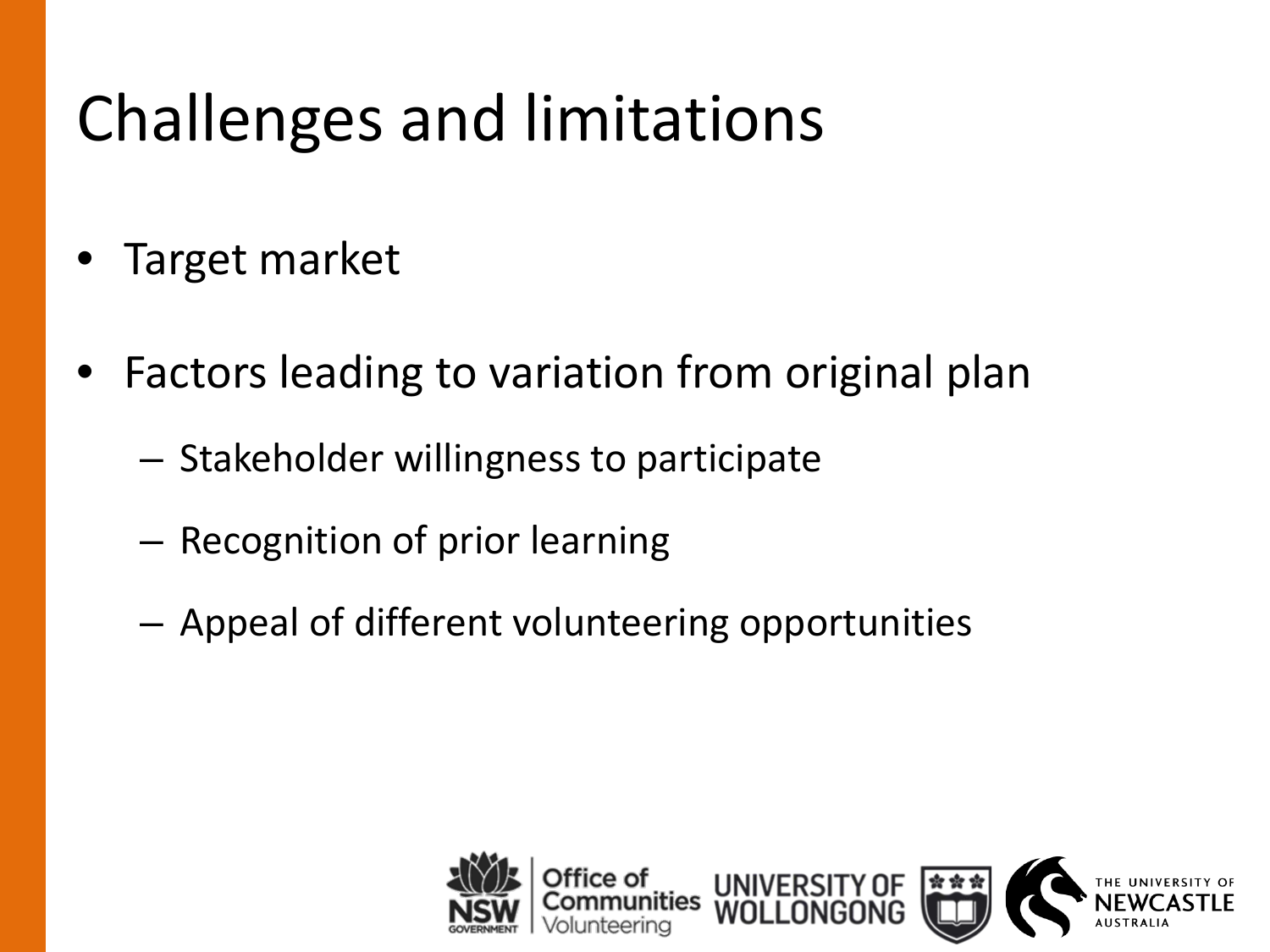# Additional challenges

- Timing
- Continuity following staff changes
- Future funding uncertainty
- Factors beyond control of program managers
	- Motivation/abilities of participants

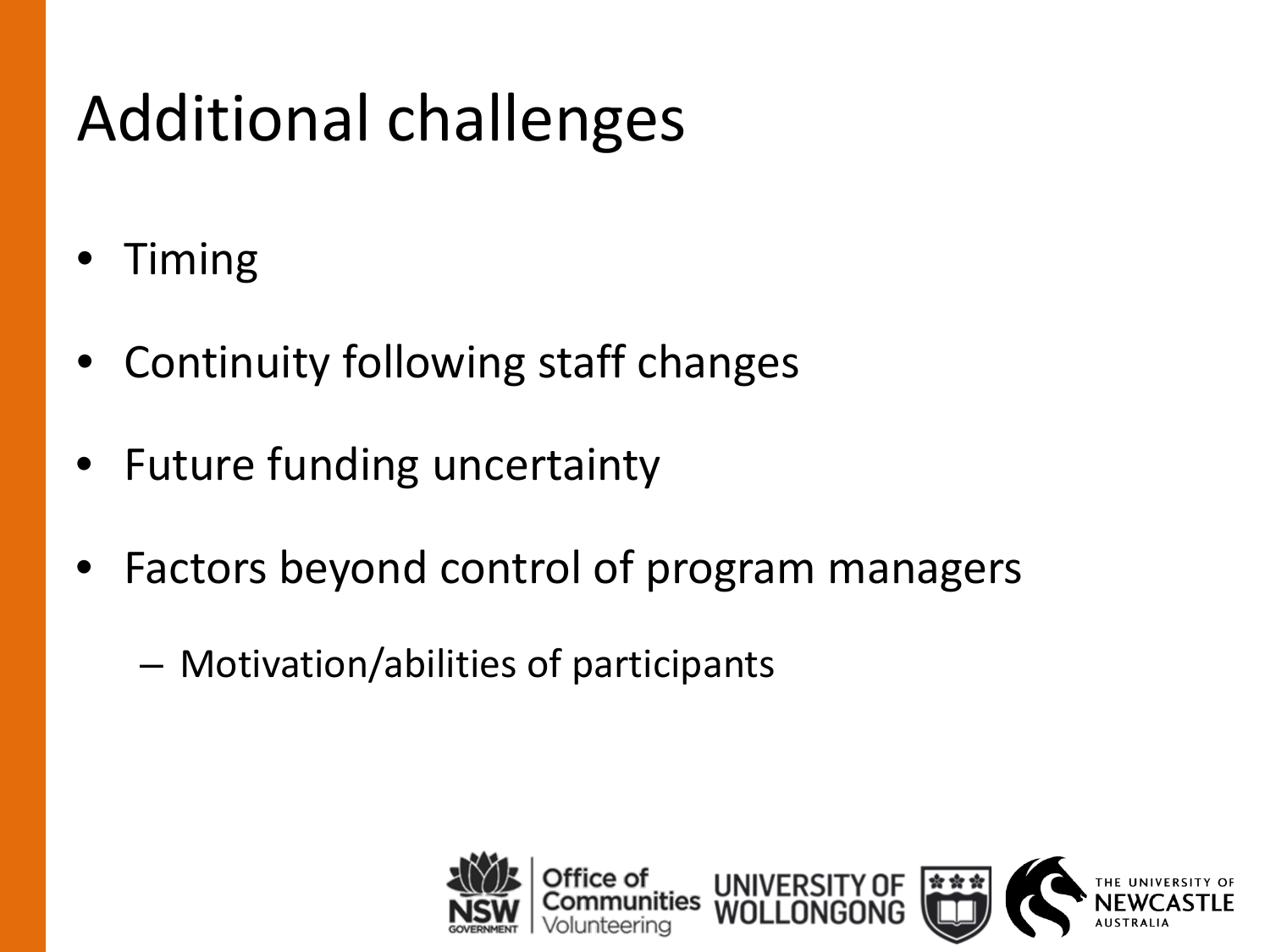#### Other lessons

- Program conceptualised in two parts
	- Opportunities to gain experience/skills
	- Mapping these to paid local employment
- Use funding allocation to resource work by partner organisations as well as central coordination
- Success stories used to inspire new participants